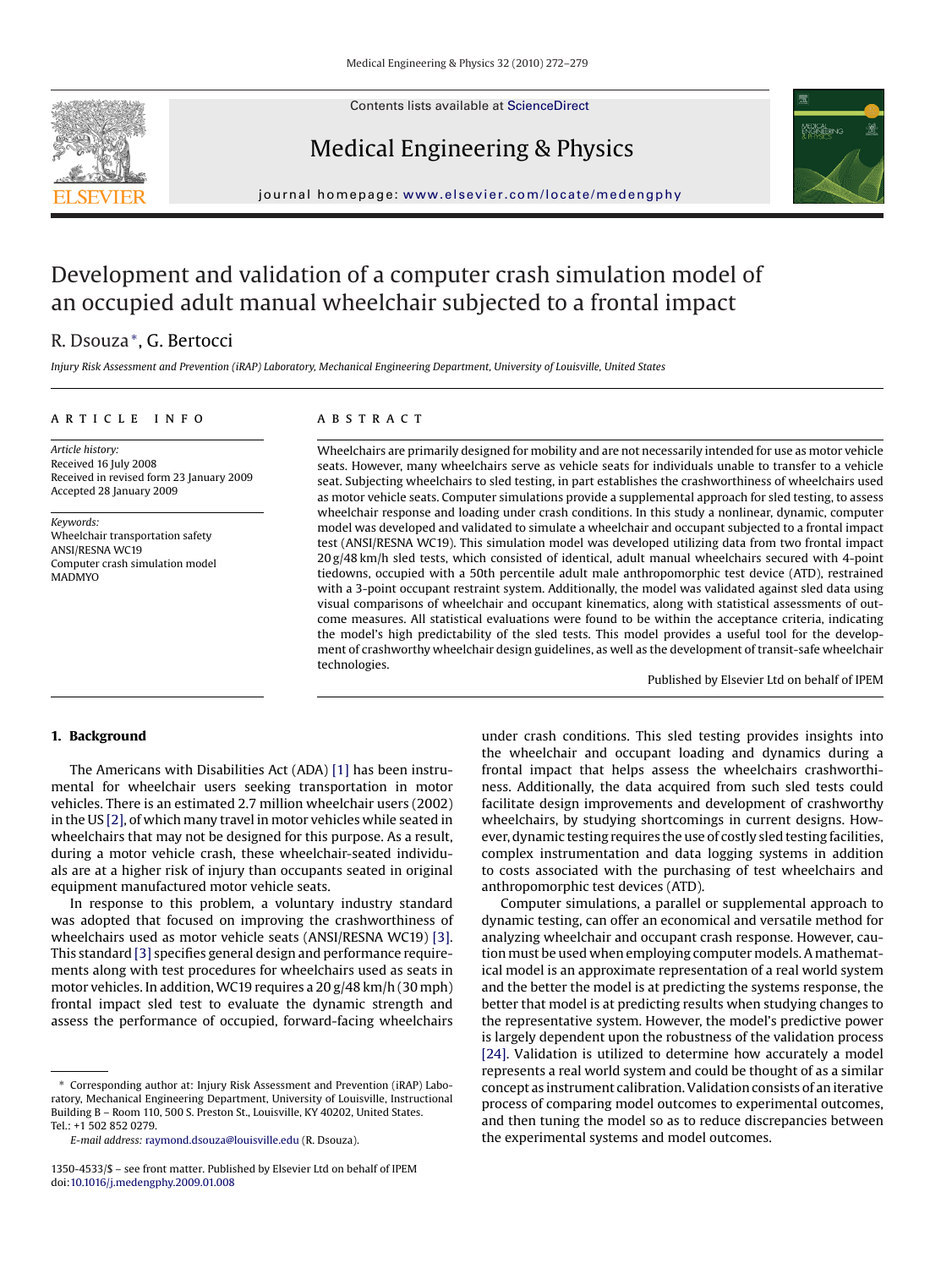Computer simulation has been previously used to study wheelchair/occupant dynamics during frontal impact conditions represented by sled testing [\[17,19,20,27\].](#page--1-0) The validity of these wheelchair/occupant computer simulation models were established by visual comparison of kinematics between sled test and computer model along with comparisons of peak values of time history signals recorded during sled testing to those produced by the computer model. Although these models were not rigorously validated, they were valued as a reasonable representation of a wheelchair/occupant in a frontal impact scenario and were utilized for establishing design criteria for wheelchairs intended for use as motor vehicle seats. Additionally, these models were used to conduct parametric sensitivity analyses to determine the influence of various factors on wheelchair loading and occupant injury risk [\[17–21,25–28\]. H](#page--1-0)owever, the validation process used in these models could have been more rigorous to assure an increased predictive power.

This study aims to develop a robustly validated frontal impact computer simulation model of a commercially available manual wheelchair, occupied by an adult ATD, which could provide researchers with a versatile, cost effective tool to further the development and design of safe and crashworthy wheelchairs.

#### **2. Methods**

#### *2.1. Methods – sled testing*

The performance of two identical, manual, adult wheelchairs (Invacare, Compass Allegro – mass 21 kg – fixed seating system) was previously evaluated by Leary [\[20\]](#page--1-0) in accordance with the frontal impact testing procedures set forth in Vol. 1, Annex A of Section 19 ANSI/RESNA. In each test, the wheelchair was secured to the sled platform using a surrogate 4-point, strap type tiedown, while the wheelchair occupant, represented by a 50th percentile adult, male Hybrid III (76 kg) ATD was restrained by a surrogate, vehicleanchored, 3-point occupant restraint system [\[33\]. I](#page--1-0)nstrumentation consisted of load cells fitted to the wheelchair tiedowns and occupant restraint system (WTORS) along with accelerometers located at the wheelchair center of gravity (CG), ATD head CG, chest and pelvis; all filtered as per SAE J211 [\[32\].](#page--1-0) Additionally, three highspeed (1000-fps) digital video cameras were used to record these tests. This sled testing provided impact response characteristics and kinematic data for the wheelchair and ATD, as well as WTORS loading; all utilized in computer model validation.

#### *2.2. Methods – model development*

A model consisting of the sled platform, wheelchair and ATD, was developed in MADYMO<sup>TM</sup> [\[31\]](#page--1-0) to represent the above mentioned sled test configuration. MADYMO<sup>TM</sup> was selected over other simulation software as it is capable of analyzing a combination of multi-body and finite element (FE) segments allowing for an enhanced, realistic representation of the occupant restraints and wheelchair components. Also, MADYMO<sup>TM</sup> has successfully been used previously to develop models of manual, powered, surrogate [\[30\]](#page--1-0) and pediatric wheelchairs [\[22\].](#page--1-0) The wheelchair and sled platform were represented in MADYMO<sup>TM</sup> by a combination of ellipsoids and planes with relevant dimensions, mass and inertial properties. The entire wheelchair was represented by 32 ellipsoids joined together using a combination of revolute, slip, and fixed joints. Belt segments were used to model the 4-point strap type tiedowns used to secure the wheelchair to the sled platform.

The Hybrid III 50th percentile male ATD available within MADYMOTM represented the wheelchair-seated occupant in the



Fig. 1. MADYMO<sup>TM</sup> model of secured wheelchair and restrained occupant on sled platform.

model [\[34\]. T](#page--1-0)he ATD was restrained by a 3-point vehicle-anchored belt system (lap and shoulder belt) modeled using FE belts. The FE belts provide an enhanced belt fit and realistic simulation, by allowing sliding between belts and contacting surfaces. This developed model (Fig. 1) was subjected to a 20 g/48 km/h (30 mph) frontal impact crash pulse using data recorded from sled testing [\(Fig. 2\).](#page--1-0)

#### *2.3. Methods – model validation*

Following a similar trend established by previous studies to test the validation of computer simulation models, visual comparisons of kinematics and outcome measures from sled testing and the computer model were employed in this study [\[4–17,20–22\].](#page--1-0)

The first step in the model validation consisted of visual comparisons of the gross motion of wheelchair and ATD from the sled tests vs. those predicted by the computer model. Next, the model's predicted time histories of force and acceleration data were superimposed over respective sled test time history min–max corridors for visual comparison. These min–max corridors were established from the time history data recorded from the two sled tests. Adjustments and tuning of model parameters including, but not limited to, changes in the stress–strain, stiffness and damping characteristics of the occupant belt, tiedowns, seat, seatback and tires were performed until time history plots shared similar trends across sled tests and model.

The rigor of statistical analysis has not typically been conducted to prove computer model validation within the wheelchair transportation field, with the exception of a few studies [\[19\]. H](#page--1-0)owever, statistical analysis can quantify the association between outcome measures of the sled test and computer model, and hence was utilized in this study. Statistical assessments ([Table 1\) w](#page--1-0)ere employed in comparing sled test data (mean value of the two sled tests) to computer model outcome measures ([Table 1\)](#page--1-0) for time histories of nine outcome measures, including the acceleration time histories of the wheelchair CG, ATD head CG, chest and pelvis, and force time history signals of the occupant lap belt, shoulder belt and wheelchair rear tiedowns (front tiedowns were not evaluated since front tiedown loading is negligible in frontal impacts). Additionally, the statistical tests were used to compare the two sled test time histories against each other, to evaluate the variation between the two sled tests. The statistical tests used, their definitions and the range of possible test outcome values are shown in [Table 1 \[35\]. T](#page--1-0)he statistical tests ('*r*', '*r*2', Peak Value and Time Occurrence, MAPE and Standard Deviation of Absolute Percentage Error) were calculated by performing a point-by-point analysis over the entire time history curve.

#### **3. Results**

A side-by-side comparison of time sequenced images (20 ms apart) from the high-speed videos of the sled tests and the com-